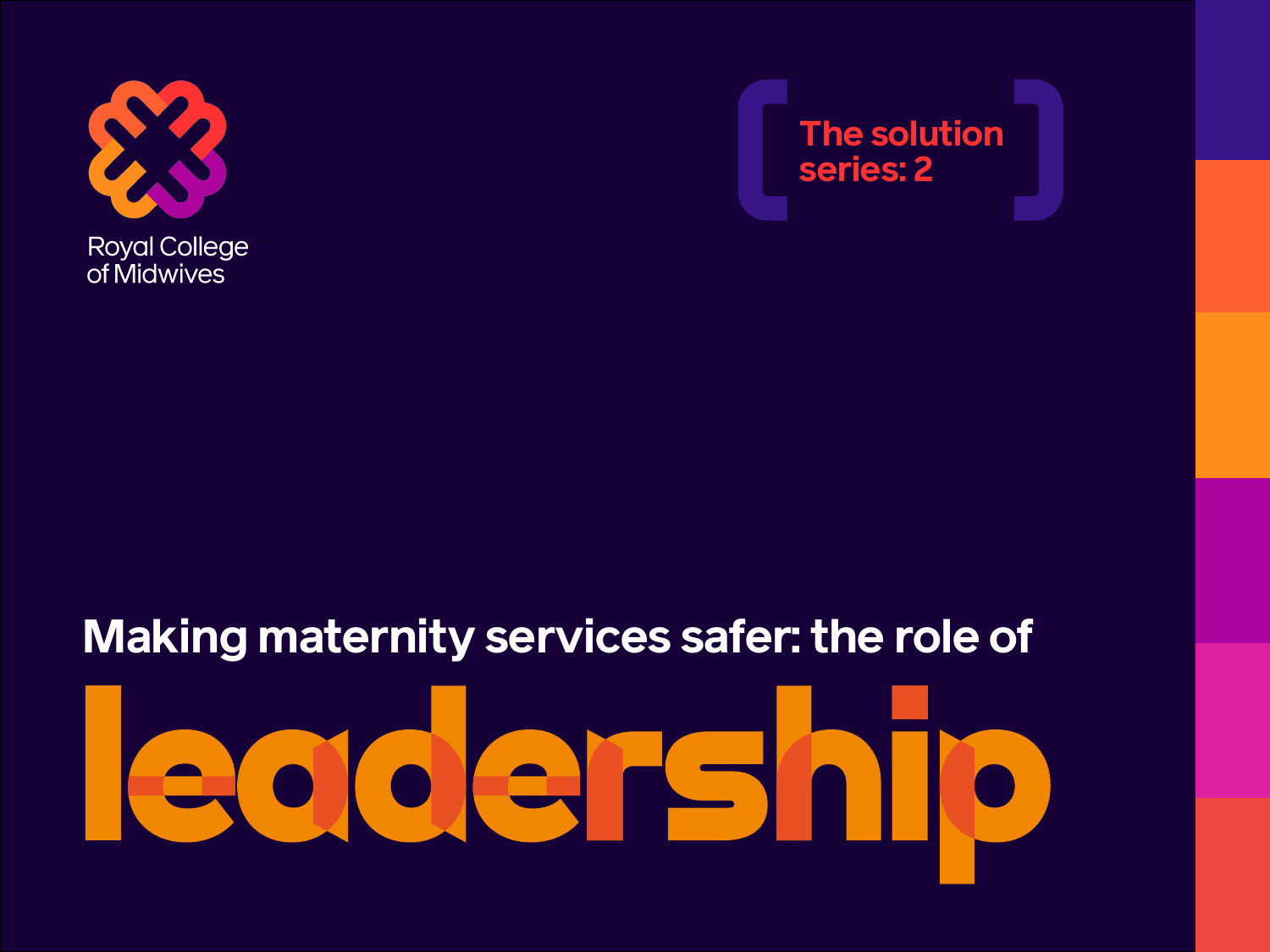# The role of leadership

#### **Reviews of failed maternity services or services where there are problems often identify poor leadership or a failure in leadership.**

The Royal College of Midwives (RCM) knows that midwifery leaders do not fail alone.

Leadership is a shared venture and does not happen in a vacuum. In order for leadership to flourish, there needs to be three core elements present: context, capacity and capability.

The RCM has developed a model to describe this triumvirate where the correct balance of all three elements must be present.

#### The RCM 3Cs Triangle of Successful Maternity leadership

**Context** – The Head of Midwifery/Director of Midwifery needs to report directly to the Executive Director of Nursing or Nurses, Midwives and Allied Health Professionals Network (NMAHPs) and have direct access to the Board for maternity issues.

**Capacity** – Is the Head of Midwifery/ Director of Midwifery able to focus their role entirely on maternity services, or does their remit cover other services? If the role is broader than maternity, there should be robust senior management and professional leadership roles beneath the HoM to lead maternity services.

**Capability** – Does the Head of Midwifery/ Director of Midwifery and their senior leadership team have the skills, knowledge, experience and abilities to succeed? Is there appropriate training, development and support for those in these roles, including mentorship and/or coaching?



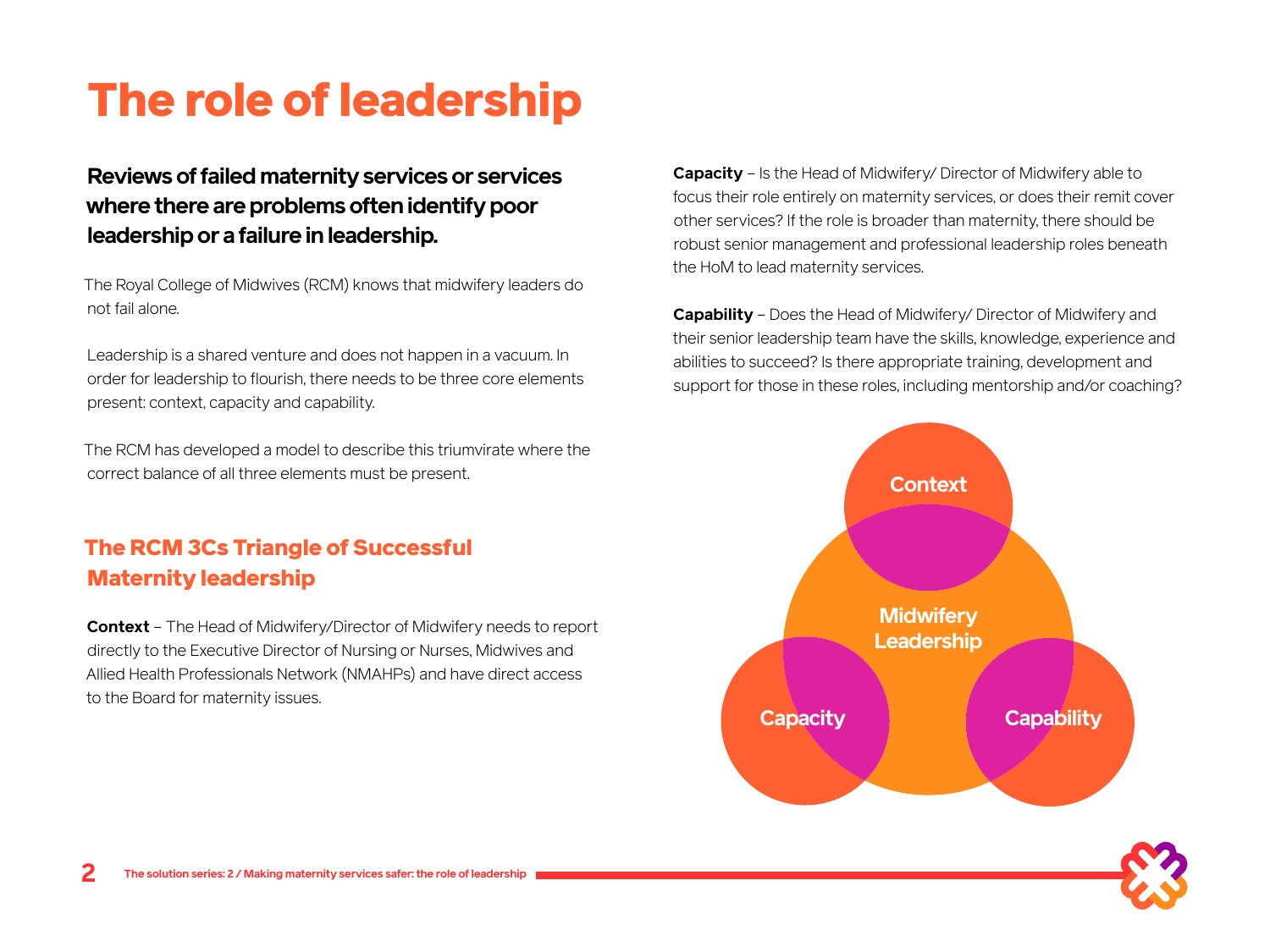| The Three Cs of successful maternity leadership:<br>Does our maternity service have the correct context,<br>capacity and capability for our HoM/DoM to flourish? | Yes/No                  | What action can we take to address any shortfalls/issues? |
|------------------------------------------------------------------------------------------------------------------------------------------------------------------|-------------------------|-----------------------------------------------------------|
| <b>Context</b> - Our HoM/DoM reports directly to the Exec DoN/<br>NMAHP and can access the Trust/Health Board directly on<br>maternity issues.                   | <b>Yes</b><br><b>No</b> |                                                           |
| <b>Capacity</b> - Our HoM/DoM is able to focus their role entirely<br>on maternity services.                                                                     | Yes<br><b>No</b>        |                                                           |
| If the role is broader than maternity, there are robust senior<br>management and professional leadership roles beneath the<br>HoM to lead maternity services.    | Yes<br><b>No</b>        |                                                           |
| <b>Capability</b> - Our HoM/DoM and their senior leadership team have<br>the skills, knowledge, experience and abilities to succeed?                             | Yes<br><b>No</b>        |                                                           |
| There is appropriate training, development and support for<br>those in these roles, including mentorship and/or coaching?                                        | Yes<br><b>No</b>        |                                                           |

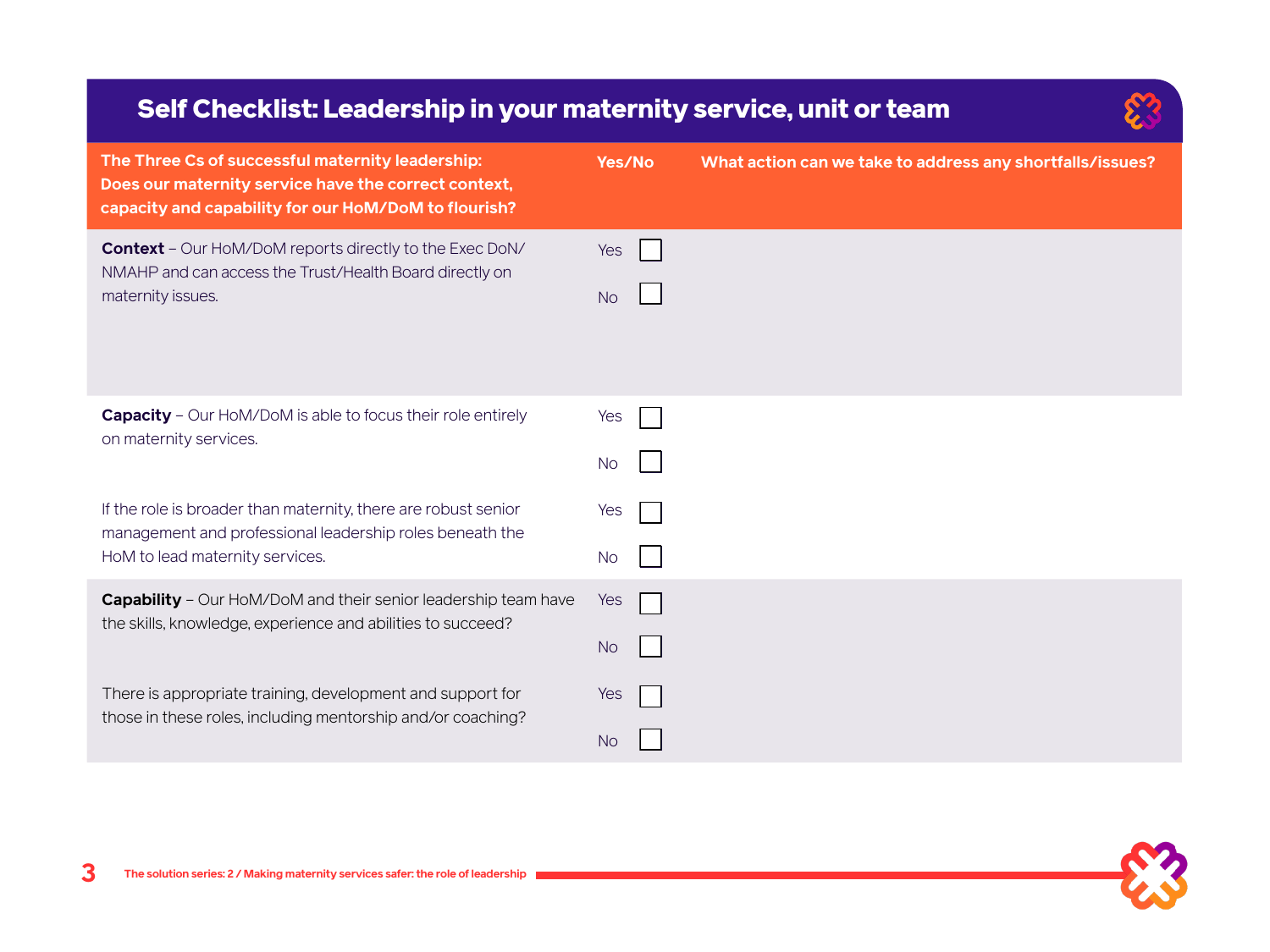As well as a combination of the right context, capacity and capability, midwifery leaders need to be supported by an effective team. Failed leadership is often a failure of teamwork.

#### The network of positive maternity leadership



**supporting positive service development**

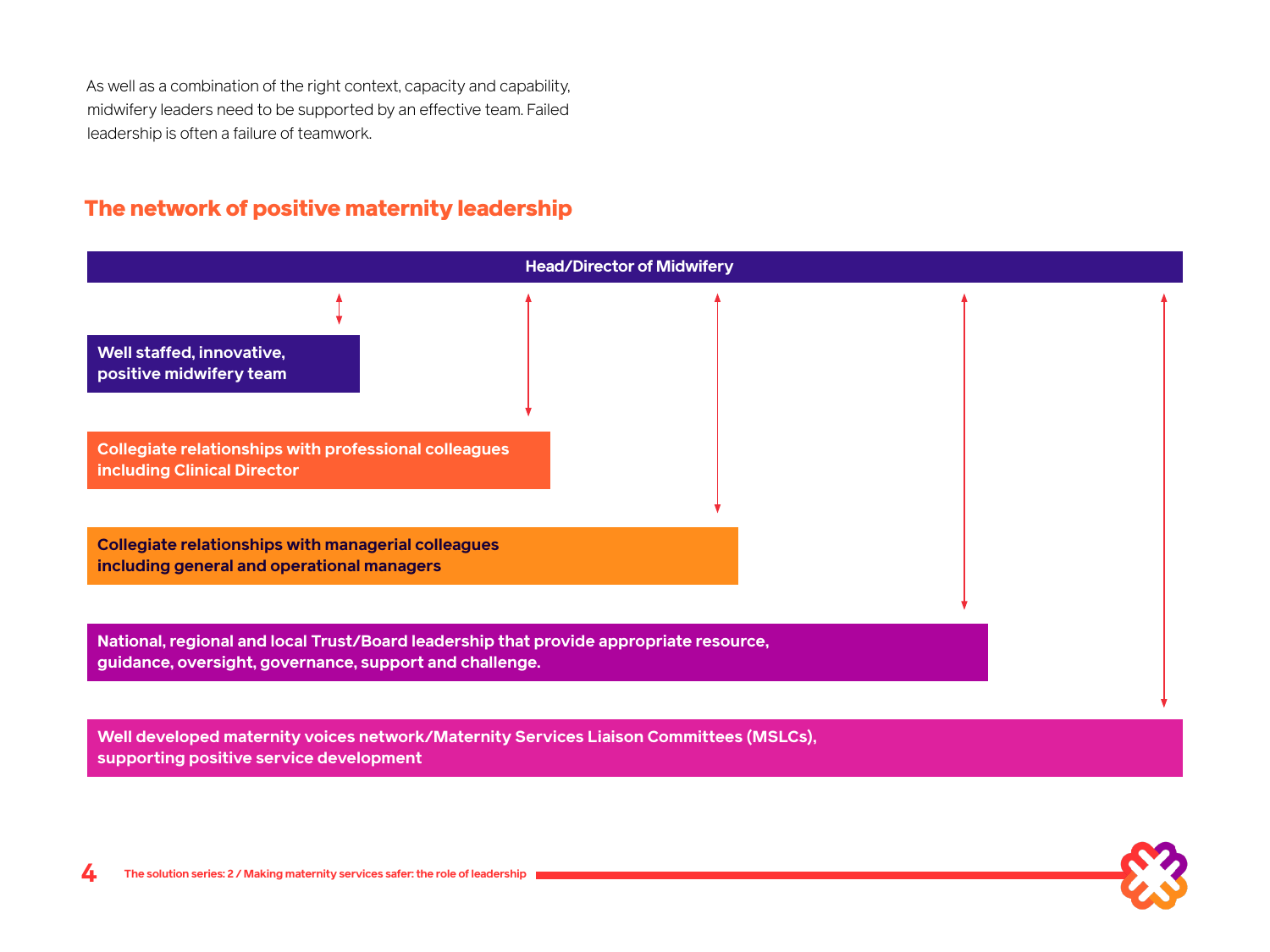| The network of successful maternity leadership:<br>Does our maternity service have the appropriate network<br>of maternity leadership? | Yes/No    | What action can we take to address any shortfalls/issues? |
|----------------------------------------------------------------------------------------------------------------------------------------|-----------|-----------------------------------------------------------|
| Do we have national, regional and local Trust/Board leadership<br>that provide appropriate resource, guidance, oversight,              | Yes       |                                                           |
| governance, support and challenge?                                                                                                     | <b>No</b> |                                                           |
| Do we have strong collegiate relationships between Professional<br>and operational/general management colleagues?                      | Yes       |                                                           |
|                                                                                                                                        | <b>No</b> |                                                           |
| Do we have strong collegiate relationships between Professional<br>leaders including the HoM/DoM, Clinical Director & others?          | Yes       |                                                           |
|                                                                                                                                        | <b>No</b> |                                                           |
| Do we have a well staffed, innovative, positive midwifery team<br>that work hard to implement the service vision and aims?             | Yes       |                                                           |
|                                                                                                                                        | No.       |                                                           |
| Do we have an active, supported constructive service<br>user voice to support positive service improvement in                          | Yes       |                                                           |
| the organisation?                                                                                                                      |           |                                                           |

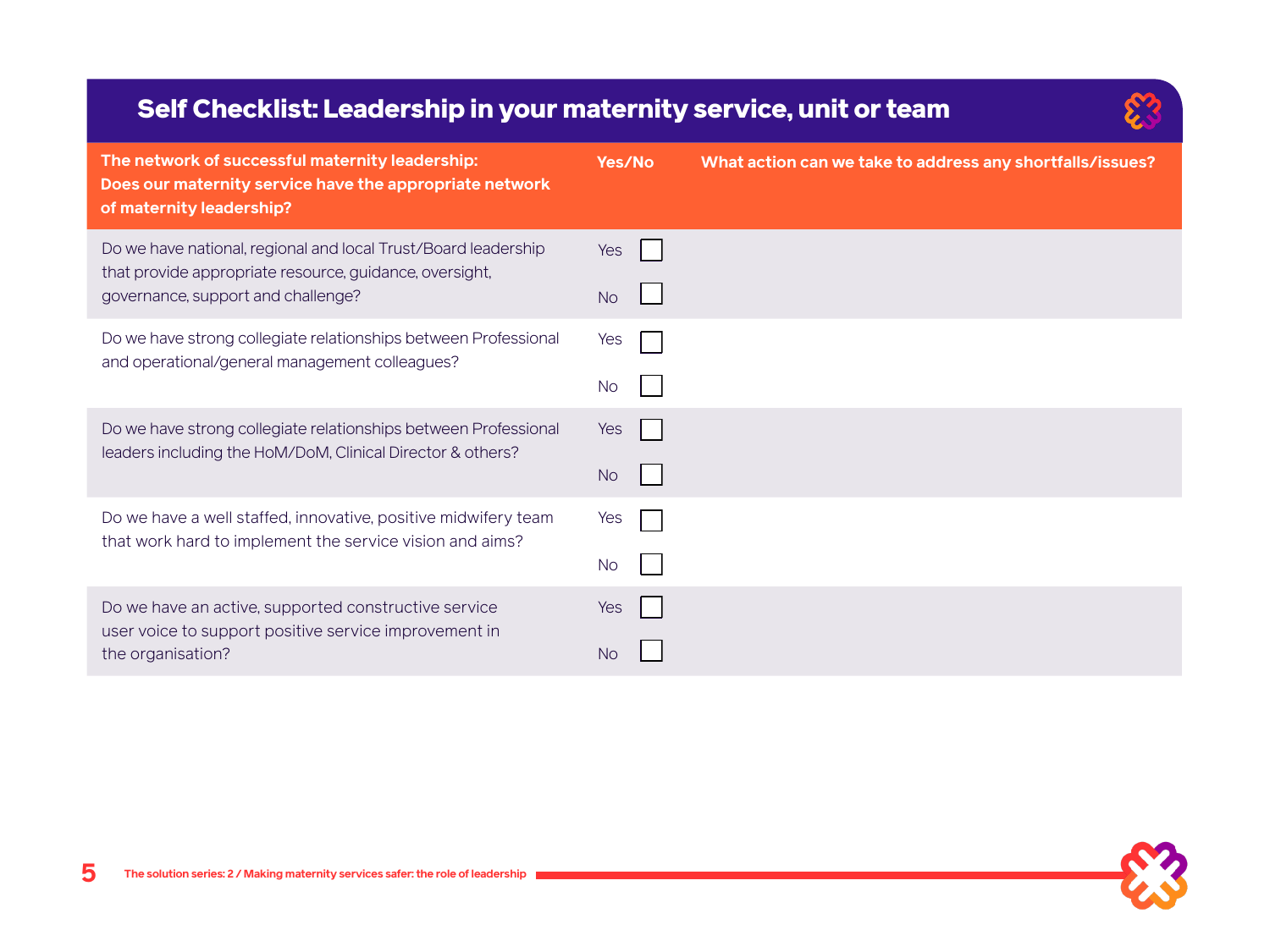## Effective methods of leadership

**The most recent evidence endorses compassionate, inclusive, and collective leadership approaches. The literature broadly rejects command and control approaches.** 

#### Compassionate leadership:

There are four elements of compassionate leadership:

| <b>Attending</b>                                                                                                                                                | <b>Understanding</b>                                                                                                                                                                                                                                                      | <b>Empathising</b>                                                                                                                                                                                                       | <b>Helping</b>                                                                                                                                                                                                                                                                                                                               |
|-----------------------------------------------------------------------------------------------------------------------------------------------------------------|---------------------------------------------------------------------------------------------------------------------------------------------------------------------------------------------------------------------------------------------------------------------------|--------------------------------------------------------------------------------------------------------------------------------------------------------------------------------------------------------------------------|----------------------------------------------------------------------------------------------------------------------------------------------------------------------------------------------------------------------------------------------------------------------------------------------------------------------------------------------|
| Being present with and<br>listening, noticing, and inquiring<br>about suffering or distress, and<br>challenging approaches oriented<br>to blame and punishment. | It is appraising difficult<br>situations to reach a measured<br>understanding, ideally through<br>open dialogue. This is grounded<br>in the assumption that others<br>are good, capable and worthy<br>of value. It involves withholding<br>blame by focusing on learning. | Being able to feel the distress<br>or frustration of those we lead<br>without being overwhelmed<br>by this emotion and therefore<br>unable to help. This involves<br>listening without needing to<br>solve or intervene. | Taking thoughtful and intelligent<br>action to help those we lead,<br>focusing on what is most useful for<br>them. Compassionate leadership<br>does not involve compromising our<br>commitment to good performance<br>management, having difficult<br>conversations, making radical<br>changes or being able to challenge<br>the status quo. |

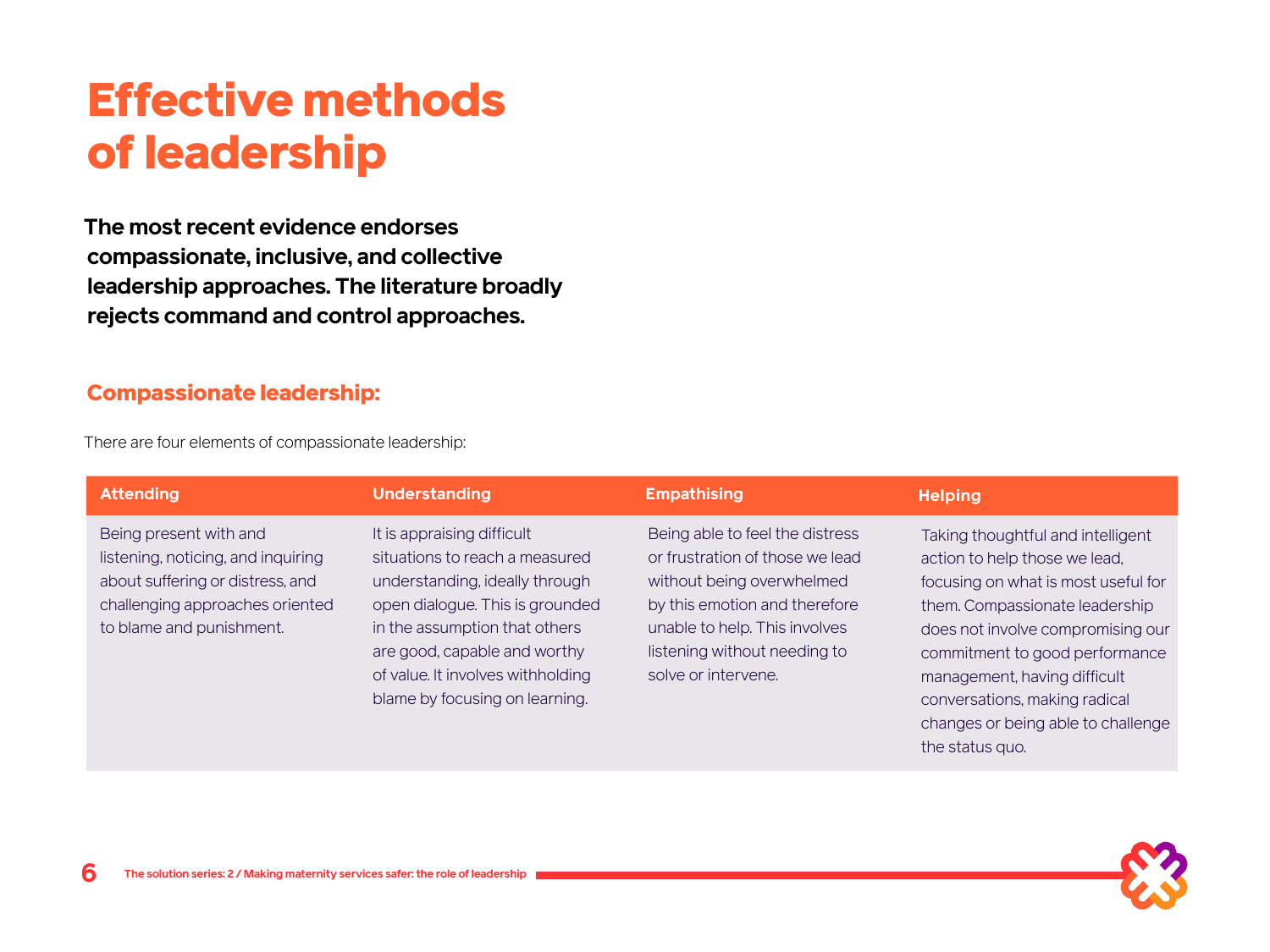**Inclusive leadership**: Ensuring equality, positive diversity, and that the voices of all are meaningfully heard in the process of delivering and improving care. Truly inclusive leadership involves positively valuing difference and prevents those who are most powerful having control over team and system working.

**Collective leadership**: Shifting from traditional command-and-control structures and 'heroic' individual leadership towards a model that shares and distributes leadership to wherever expertise, capability and motivation sit within organisations. It requires everyone listening to and supporting each other and taking responsibility for the success of the organisation as a whole. Midwifery leaders must be willing and able to represent midwifery and women at all levels of an organisation including at board level (King's Fund, 2020).

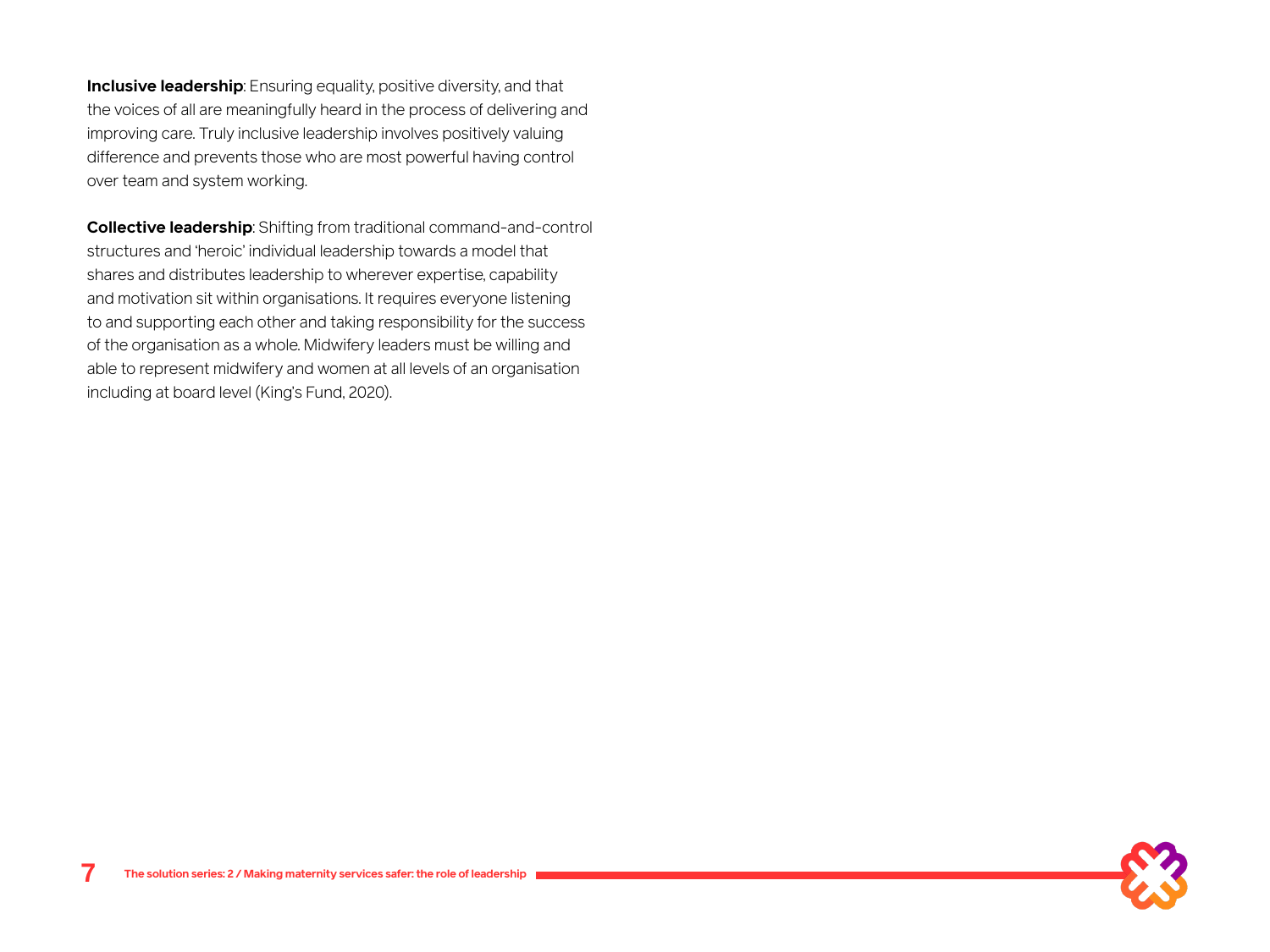| Do leaders and managers in our service demonstrate<br>compassionate leadership?                                                                                                                                                                                                                                                                   | Yes/No           | What action can we take to address any shortfalls/issues? |
|---------------------------------------------------------------------------------------------------------------------------------------------------------------------------------------------------------------------------------------------------------------------------------------------------------------------------------------------------|------------------|-----------------------------------------------------------|
| <b>Attending</b> - Being present with and listening, noticing, and<br>inquiring about suffering or distress, and challenging approaches<br>oriented to blame and punishment.                                                                                                                                                                      | Yes<br><b>No</b> |                                                           |
| <b>Understanding</b> - It is appraising difficult situations to reach<br>a measured understanding, ideally through open dialogue.<br>This is grounded in the assumption that others are good,<br>capable and worthy of value. It involves withholding blame<br>by focusing on learning.                                                           | Yes<br>No.       |                                                           |
| <b>Empathising</b> - Being able to feel the distress or frustration of<br>those we lead without being overwhelmed by this emotion and<br>therefore unable to help. This involves listening without needing<br>to solve or intervene.                                                                                                              | Yes<br>No.       |                                                           |
| <b>Helping</b> - Taking thoughtful and intelligent action to help<br>those we lead, focusing on what is most useful for them.<br>Compassionate leadership does not involve compromising our<br>commitment to good performance management, having difficult<br>conversations, making radical changes or being able to<br>challenge the status quo. | Yes<br>No.       |                                                           |

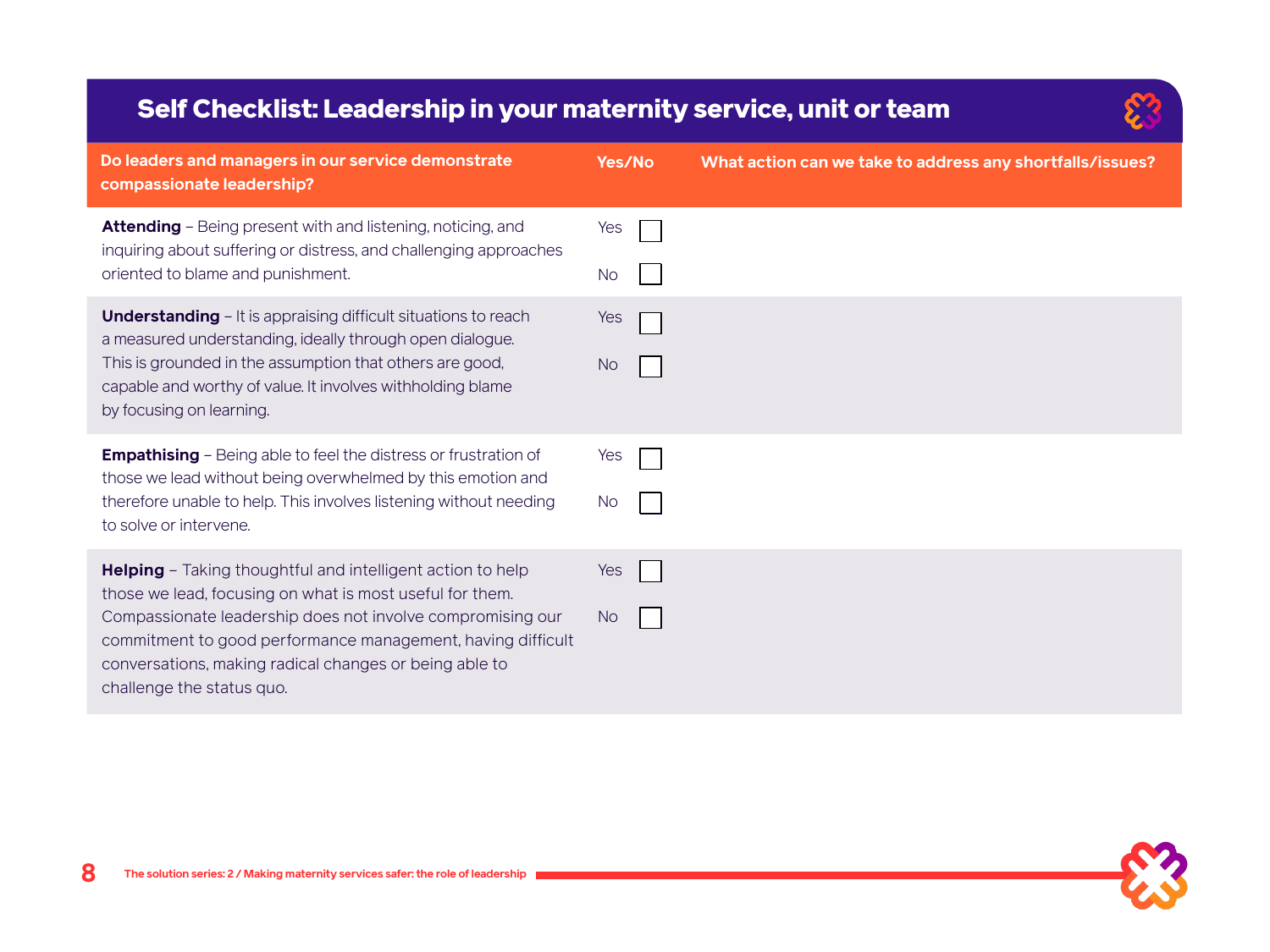At a practice team level, nine traits common to effective and supportive midwifery practice leaders, have been identified:

| <b>Promotes midwifery</b>                            | <b>Builds external and</b><br>internal relationships | <b>Demonstrates transparency</b><br>and good communication                                         |
|------------------------------------------------------|------------------------------------------------------|----------------------------------------------------------------------------------------------------|
| <b>Provides timely and</b><br>compassionate feedback | <b>Supports midwives in</b><br>times of adversity    | <b>Determines performance and</b><br>quality indicators consistent<br>with midwifery model of care |
| <b>Fosters growth in</b><br>individual midwives      | <b>Technical expertise</b>                           | <b>Supports work/life balance</b>                                                                  |

(Thumm et al, 2018)



**9** The solution series: 2 / Making maternity services safer: the role of leadership |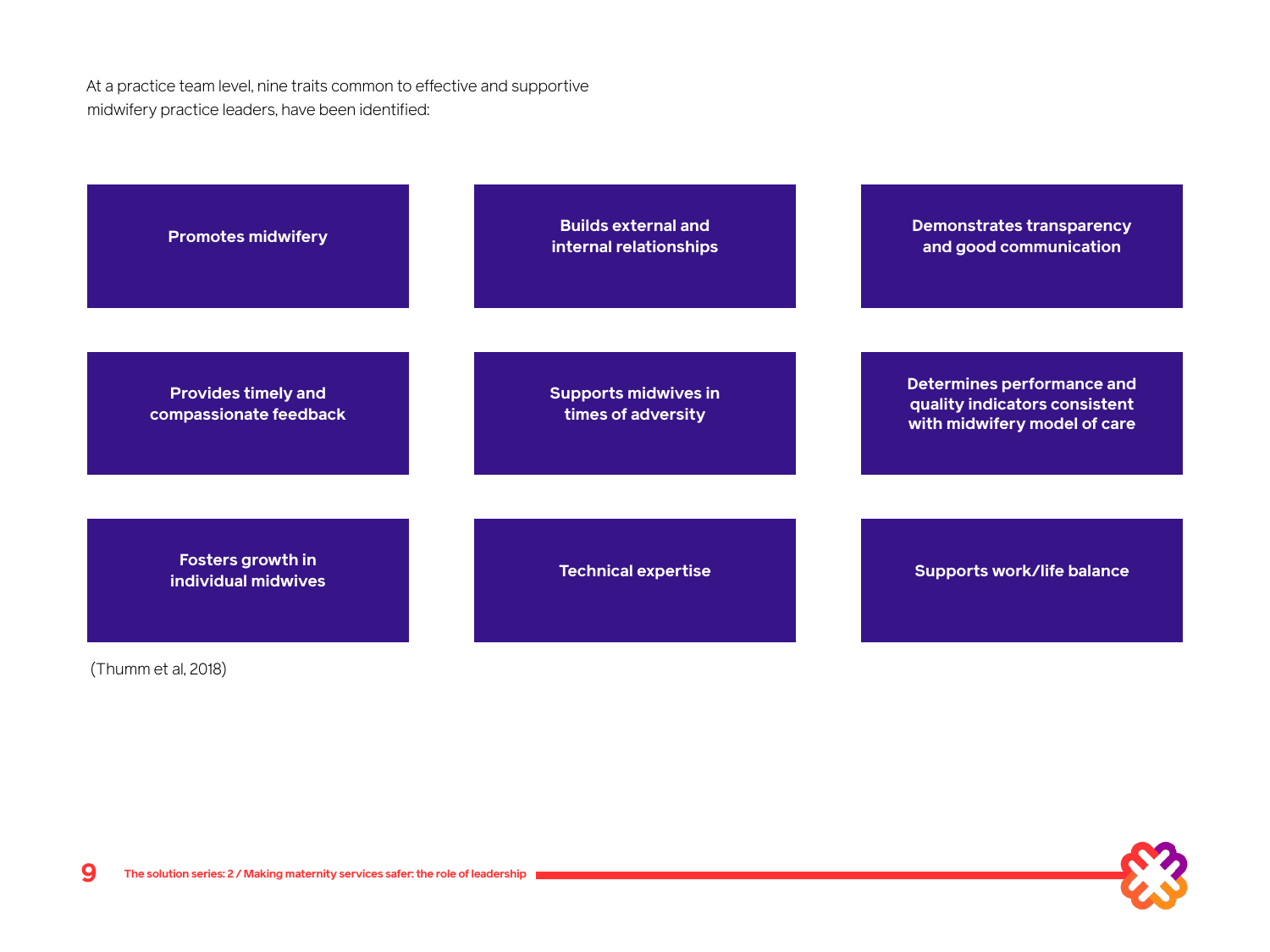| Do I, as a team, ward or shift leader demonstrate the nine<br>elements of positive midwifery leadership? | Yes/No                | What action can we take to address any shortfalls/issues? |
|----------------------------------------------------------------------------------------------------------|-----------------------|-----------------------------------------------------------|
| I promote midwifery                                                                                      | Yes<br>N <sub>O</sub> |                                                           |
| I build internal and external relationships                                                              | Yes<br><b>No</b>      |                                                           |
| I am transparent and communicate openly                                                                  | Yes<br><b>No</b>      |                                                           |
| I provide timely and compassionate feedback                                                              | Yes<br><b>No</b>      |                                                           |
| I support midwives in times of adversity                                                                 | Yes<br><b>No</b>      |                                                           |
| I determine performance and quality indicators consistent<br>with the midwifery model of care            | Yes<br><b>No</b>      |                                                           |
| I foster growth in individual midwives                                                                   | Yes<br><b>No</b>      |                                                           |
| I continually develop my technical expertise                                                             | Yes<br><b>No</b>      |                                                           |
| I support work-life balance                                                                              | Yes<br><b>No</b>      |                                                           |
| 10<br>The solution series: 2 / Making maternity services safer: the role of leadership                   |                       |                                                           |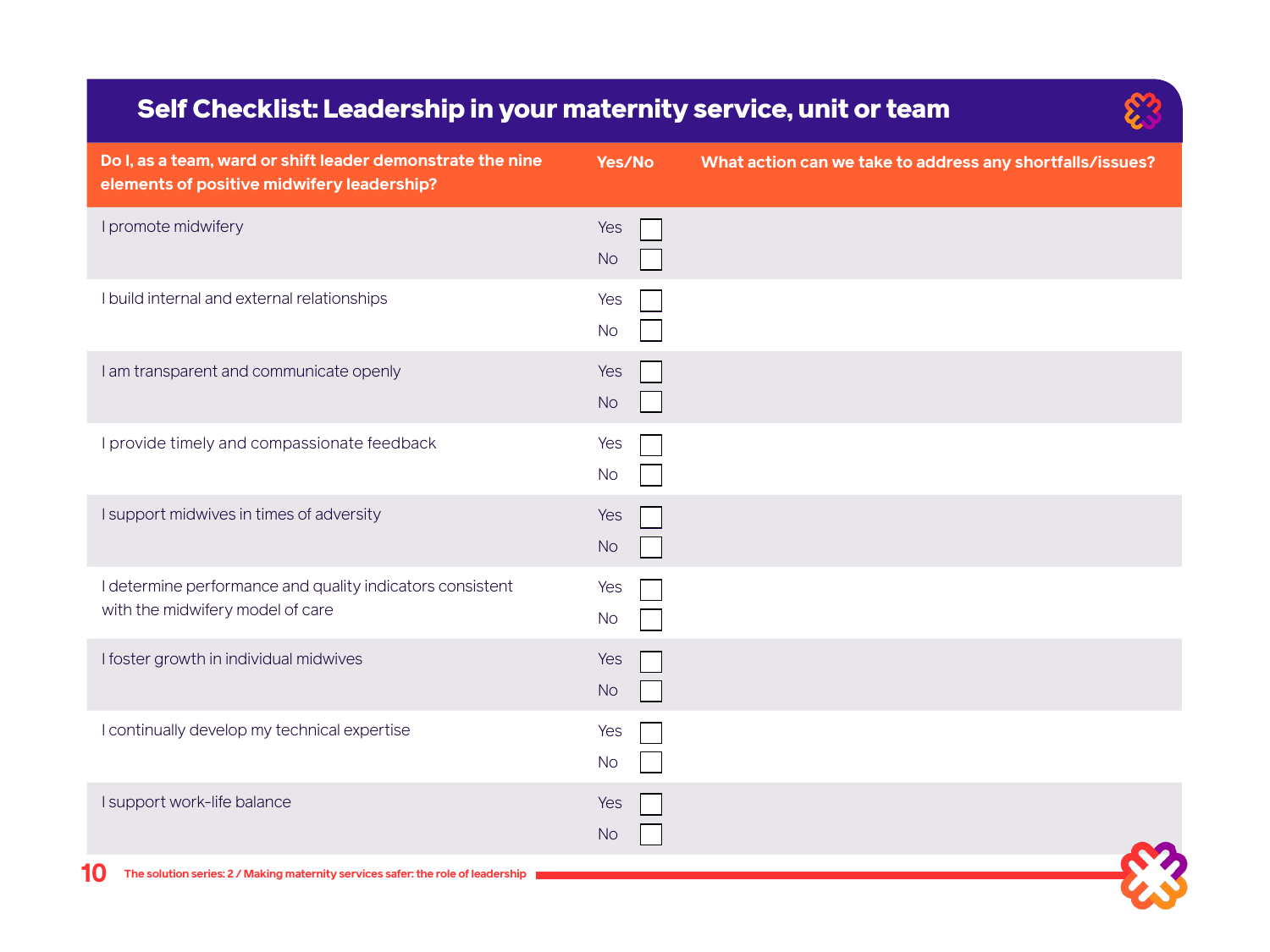# Appendix A

RCM leadership competency framework, 2012 **[rcm.org.uk/media/1868/midwifery\\_leadership\\_competency\\_](http://rcm.org.uk/media/1868/midwifery_leadership_competency_framework.pdf) [framework.pdf](http://rcm.org.uk/media/1868/midwifery_leadership_competency_framework.pdf)**

RCM leadership resources and workshops

**[rcm.org.uk/promoting/learning-careers/leadership/#:~:tex](http://rcm.org.uk/promoting/learning-careers/leadership/#:~:text=The%20Leadership%20Framework%20was%20developed%20by%20the%20Leadership,framework%20to%20use%20examples%20which%20reflect%20midwifery%20practice)[t=The%20Leadership%20Framework%20was%20developed%20](http://rcm.org.uk/promoting/learning-careers/leadership/#:~:text=The%20Leadership%20Framework%20was%20developed%20by%20the%20Leadership,framework%20to%20use%20examples%20which%20reflect%20midwifery%20practice) [by%20the%20Leadership,framework%20to%20use%20exam](http://rcm.org.uk/promoting/learning-careers/leadership/#:~:text=The%20Leadership%20Framework%20was%20developed%20by%20the%20Leadership,framework%20to%20use%20examples%20which%20reflect%20midwifery%20practice)[ples%20which%20reflect%20midwifery%20practice](http://rcm.org.uk/promoting/learning-careers/leadership/#:~:text=The%20Leadership%20Framework%20was%20developed%20by%20the%20Leadership,framework%20to%20use%20examples%20which%20reflect%20midwifery%20practice)**

RCM leadership manifesto, 'Strengthening midwifery leadership' (2019) to influence for positive change in midwifery leadership across the UK **[rcm.org.uk/media/3527/strengthening-midwifery-leader](http://rcm.org.uk/media/3527/strengthening-midwifery-leadership-a4-12pp_7-online-3.pdf)[ship-a4-12pp\\_7-online-3.pdf](http://rcm.org.uk/media/3527/strengthening-midwifery-leadership-a4-12pp_7-online-3.pdf)**

RCM leading self and others webinar, February 2021 **[rcm.org.uk/leading-self-and-leading-others-webinar](http://rcm.org.uk/leading-self-and-leading-others-webinar)**

RCM I learn modules on leadership **[rcm.org.uk/ilearn](http://rcm.org.uk/ilearn)**

**[ilearn.rcm.org.uk/course/index.php?categoryid=73](http://ilearn.rcm.org.uk/course/index.php?categoryid=73)**

Compassionate Leadership in the NHS Michael West on compassionate and inclusive leadership | The King's Fund kingsfund.org.uk **[kingsfund.org.uk/audio-video/michael-west-leadership](http://kingsfund.org.uk/audio-video/michael-west-leadership)**

King's Fund (2020) The courage of compassion: Supporting nurses and midwives to deliver high-quality care **[kingsfund.org.uk/sites/default/files/202009/The%20cour](http://kingsfund.org.uk/sites/default/files/202009/The%20courage%20of%20compassion%20full%20report_0.pdf)[age%20of%20compassion%20full%20report\\_0.pdf](http://kingsfund.org.uk/sites/default/files/202009/The%20courage%20of%20compassion%20full%20report_0.pdf)**

West M, Eckert R, Passmore B (2014). Developing collective leadership for health care. London: The King's Fund. Available at: (Accessed on 3 September 2020)

**[kingsfund.org.uk/publications/developing-collective-leader](http://kingsfund.org.uk/publications/developing-collective-leadership-healthcare)[ship-healthcare](http://kingsfund.org.uk/publications/developing-collective-leadership-healthcare)**

West M, Lyubovnikova J, Eckert R, Denis J-L (2014). 'Collective leadership for cultures of high quality health care'. Journal of Organizational Effectiveness: People and Performance, vol 1, no 3, pp 240–60; Dickinson H, Ham C, Snelling I, Spurgeon P (2013). Are we there yet? Models of medical leadership and their effectiveness: an exploratory study [online]. National Institute for Health Research Service Delivery and Organisation Programme. Available at:

**[netscc.ac.uk/hsdr/files/project/SDO\\_FR\\_08- 1808-236\\_V07.pdf](http://netscc.ac.uk/hsdr/files/project/SDO_FR_08- 1808-236_V07.pdf)** (accessed on 21 August 2020)

**[netscc.ac.uk/hsdr/files/project/SDO\\_FR\\_08-%201808-236\\_V07.](http://netscc.ac.uk/hsdr/files/project/SDO_FR_08-%201808-236_V07.pdf) [pdf](http://netscc.ac.uk/hsdr/files/project/SDO_FR_08-%201808-236_V07.pdf)**

Thumm et al, 2018 The Five Attributes of a Supportive Midwifery Practice Climate: A Review of the Literature E Brie Thumm, Linda Flynn